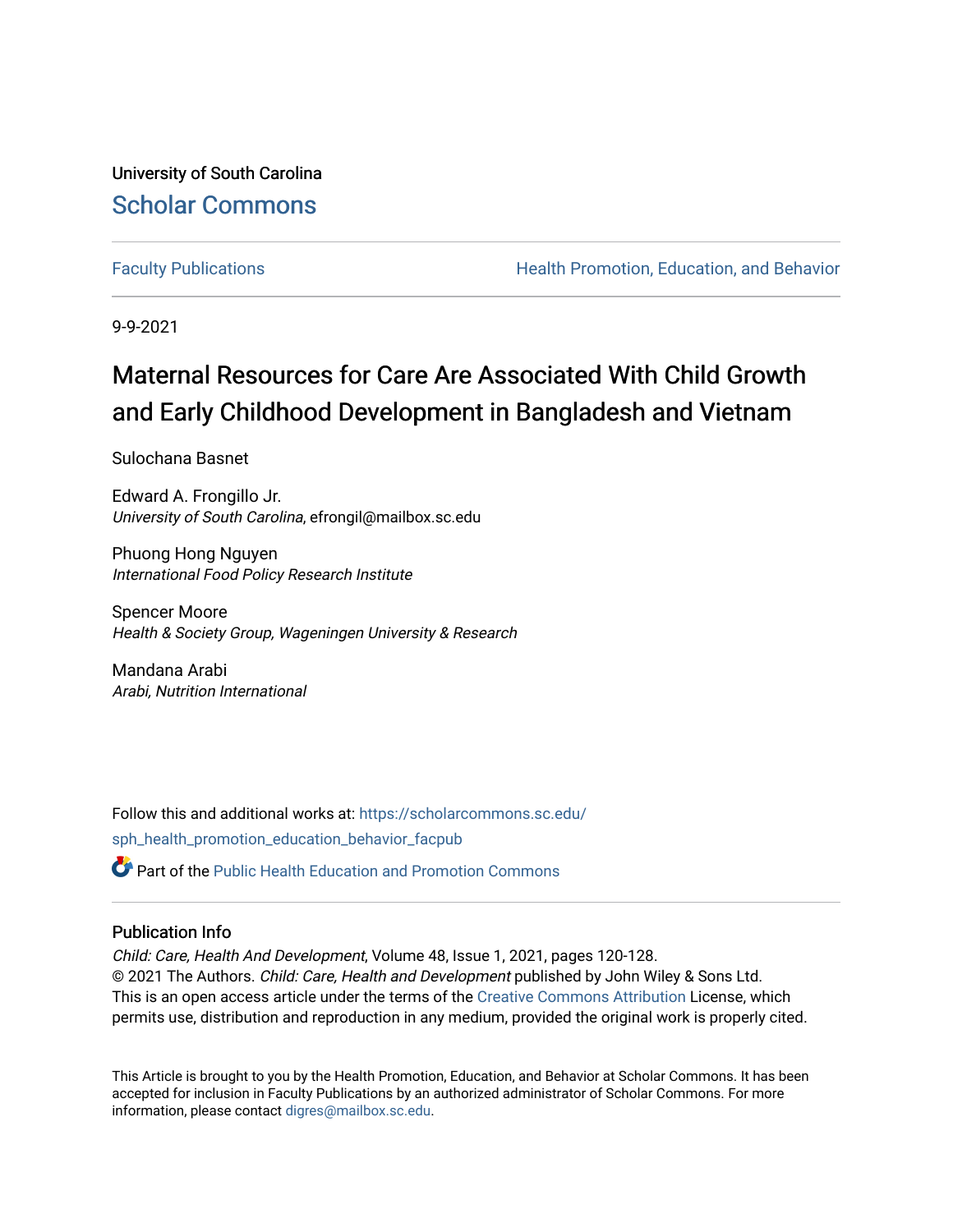## RESEARCH ARTICLE

## WILEY

# Maternal resources for care are associated with child growth and early childhood development in Bangladesh and Vietnam

Spencer Moore<sup>3</sup> | Mandana Arabi<sup>4</sup>

Sulochana Basnet<sup>1</sup> | Edward A. Frongillo<sup>1</sup> | Phuong Hong Nguyen<sup>2</sup> | |

1 Department of Health Promotion, Education, and Behavior, University of South Carolina, Columbia, South Carolina, USA

2 International Food Policy Research Institute, Washington, District of Columbia, USA

<sup>3</sup>Health & Society Group, Wageningen University & Research, Wageningen, **Netherlands** 

4 Nutrition International, Ottawa, Ontario, Canada

#### **Correspondence**

Sulochana Basnet, Department of Health Promotion, Education, and Behavior, University of South Carolina, Columbia, SC, **USA** Email: [sulochanabsnt@gmail.com](mailto:sulochanabsnt@gmail.com)

#### Funding information

The Bill & Melinda Gates Foundation and the governments of Canada and Ireland through Alive & Thrive, managed by FHI 360; The CGIAR Research Program on Agriculture for Nutrition and Health (A4NH), led by the International Food Policy Research Institute; The Patrice L. Engle Dissertation Grant in Global Early Child Development

#### **Abstract**

Background: Suboptimal child growth and development are significant problems in low- and middle-income countries. Maternal resources for care may help to improve growth and development. This study examined the association of maternal resources for care on child length, motor development and language development of children 12–23.9 months old.

Methods: We used baseline data from the Alive & Thrive household surveys collected in Bangladesh ( $n = 803$ ) and Vietnam ( $n = 635$ ). Resources for care were represented by maternal education, knowledge, height, well-nourishment, mental well-being, decision-making, employment, support in chores and perceived support. The regression analyses were adjusted for household wealth and other covariates on households, children and parents and accounted for geographical clustering.

Results: Maternal height (Bangladesh  $\beta = 0.150$  p < 0.001, Vietnam  $\beta = 0.156$  $p < 0.001$ ), well-nourishment (Vietnam  $\beta = 0.882$   $p = 0.007$ ) and mental well-being (Bangladesh  $\beta = 0.0649$  p = 0.008, Vietnam  $\beta = 0.0742$  p = 0.039) were associated with child length. Well-nourishment (Vietnam  $\beta = 0.670$  p = 0.042) and support in chores (Bangladesh  $\beta = 0.0983$  p = 0.021) were associated with child motor development. Mental well-being (Vietnam  $\beta = 0.0735$  p = 0.013), decision-making autonomy (Bangladesh  $\beta = 0.0886$  p = 0.029) and perceived support (Vietnam  $\beta = 0.445$  p = 0.003) were associated with child language development.

Conclusion: Maternal height, well-nourishment, mental well-being, decision-making, support in chores and perceived social support were associated with child outcomes. Interventions that help to improve resources among mothers have potential to foster child growth and development.

#### KEYWORDS

language development, linear growth, motor development, resources for care

This is an open access article under the terms of the [Creative Commons Attribution](http://creativecommons.org/licenses/by/4.0/) License, which permits use, distribution and reproduction in any medium, provided the original work is properly cited.

© 2021 The Authors. Child: Care, Health and Development published by John Wiley & Sons Ltd.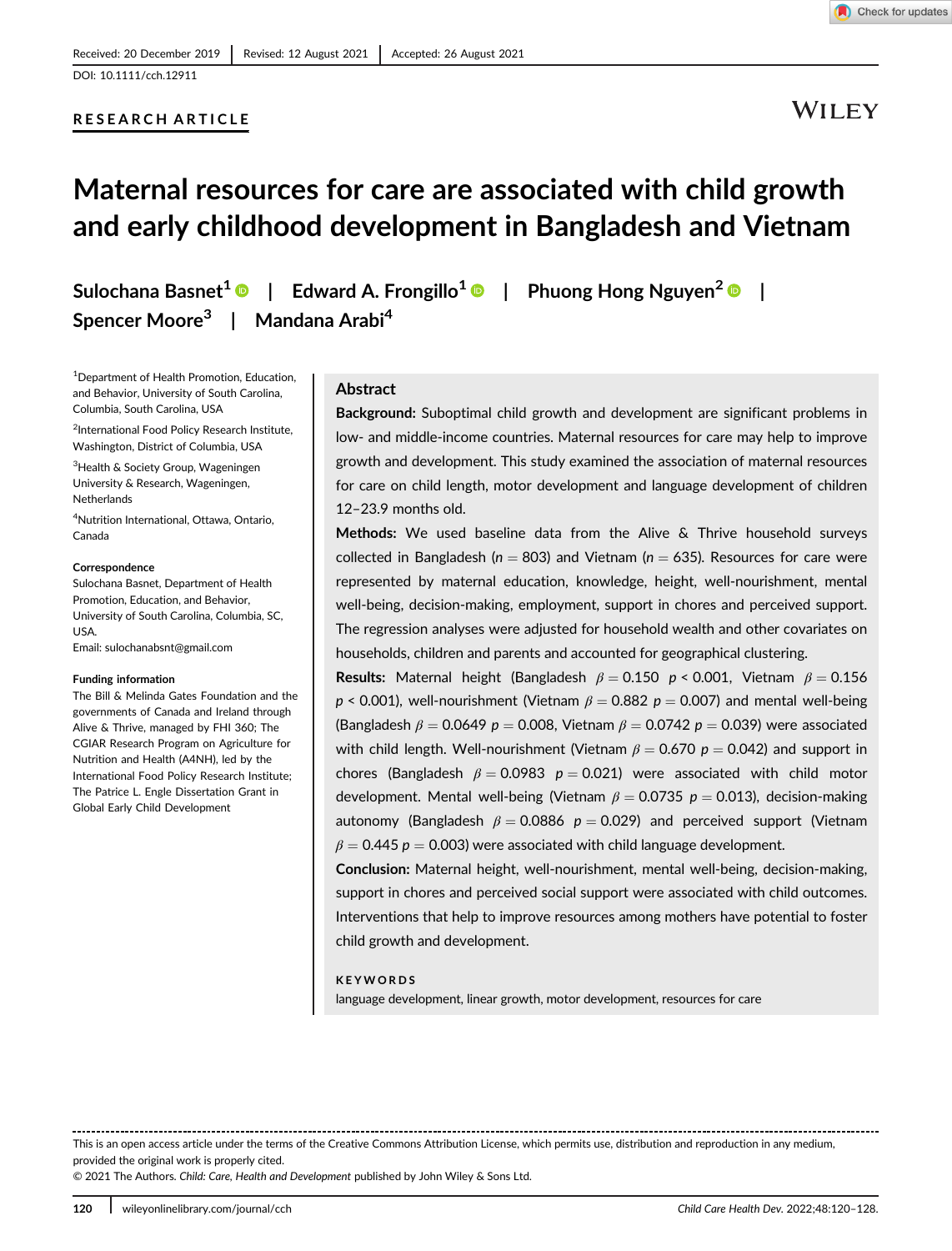### 1 | INTRODUCTION

Poor child growth and suboptimal early child development remain critical problems in low- and middle-income countries (Black et al., 2013; Black et al., 2017; McCoy et al., 2016). Poor nutritional status decreases immunity power and increases vulnerability to infectious diseases among children (Rice et al., 2000). Additionally, poor nutritional status can restrict the achievement of optimum child development, especially during an early period of life when there is a rapid growth of the brain. Poor nutritional status may also be negatively related to child development by limiting the ability and opportunities of children to be involved in exploration of environment and learning (Prado & Dewey, 2014). Poor development can negatively affect later adult life by influencing educational attainment and productivity (Black et al., 2017; Britto et al., 2017).

Child growth and development may be influenced by multiple conditions in the proximal and distal environment (Frongillo et al., 2017; Maggi et al., 2010). The first and most important context for the provision of care to young children is the home setting, which is often fostered by mothers; therefore, resources available to mothers may be critical for young children (Coller & Kuo, 2015; Engle et al., 1999; Frongillo et al., 2017). The unavailability and inadequacy of resources could constrain mother's capacity to fulfil needs of children and promote their well-being (Engle, 1999; Engle et al., 1999). The role of mothers is more important in settings that have low accessibility of institutions and programmes that promote nurturing care of children (Borisova et al., 2017; Engle et al., 1999). The extended care model of the United Nations Children's Fund emphasizes that care behaviours and child growth and development are influenced by caregiver's resources such as education and knowledge, physical health, mental well-being, autonomy, reasonable workload/availability of time and social support. Resources for care improve capabilities and help in meeting children's needs and promoting growth and development (Engle et al., 1997, 1999; Peter & Kumar, 2014). Education and knowledge denote capacity to provide care that is appropriate. Physical and mental health reflects individual-level resources that help to translate acquired education and knowledge into practices. Autonomy, workload and social support are conditions in family and community that facilitate provision of care (Engle et al., 1997, 1999). These capabilities of and related opportunities for mothers allow them to provide a nurturing environment for their children and can subsequently affect their growth and development (Ickes et al., 2017).

There is a lack of research that has examined the role of multiple measures of resources available to mothers on child length, motor and language development at the same time. Additionally, some resources for care have been studied extensively like education whereas others have received little attention (Engle et al., 1999). This study aimed to examine the association of maternal resources for care with child length, motor development and language development of 12– 23.9 months old children in Bangladesh and Vietnam.

- Poor child growth and suboptimal early childhood development may increase risk of adverse consequences such as poor health and less productivity in later life.
- Resources available to mothers help to shape the environment of the children, consequently impacting child growth and development.
- Maternal height, well-nourishment and mental well-being were associated with child length. Maternal well-nourishment, mental well-being, decision-making autonomy, support in chores and perceived support were associated with child development.
- Interventions that aim to improve maternal care resources have potential to positively influence child growth and development.

### 2 | METHODS

#### 2.1 | Study population

We used the Alive & Thrive baseline data that were collected in Bangladesh and Vietnam in 2010. Alive & Thrive is an initiative that aims to positively impact children's survival, growth and development by improving infant and young child-feeding practices (Nguyen et al., 2017). Households were selected from 20 subdistricts (upazilas) and 40 communes in Bangladesh and Vietnam, respectively. The surveys included mothers and their children less than 5 years of age. Detailed descriptions of the sampling procedure can be found elsewhere (Nguyen et al., 2010; Saha et al., 2011). Ethical approval for the surveys was obtained from the institutional review board of each country and the International Food Policy Research Institute.

In this study, we used data pertaining to mothers and their youngest children 12-23.9 months old (Bangladesh:  $n = 803$ , Vietnam:  $n = 635$ ). We used this age group because children less than 12 months old may lack significant variation in terms of psychosocial stimulation (Larson et al., 2018), and many children  $\geq$  24 months would have achieved their motor and language milestones, resulting in little variation (Frongillo et al., 2016).

#### 2.2 | Measures

#### 2.2.1 | Child outcomes

Children's recumbent length was assessed by using locally manufactured collapsible length boards (Nguyen et al., 2010). Length was measured twice by trained personnel, and a third measurement was also taken if the differences between two measurements were significant. The average of the measurements was used for the study (Nguyen et al., 2010).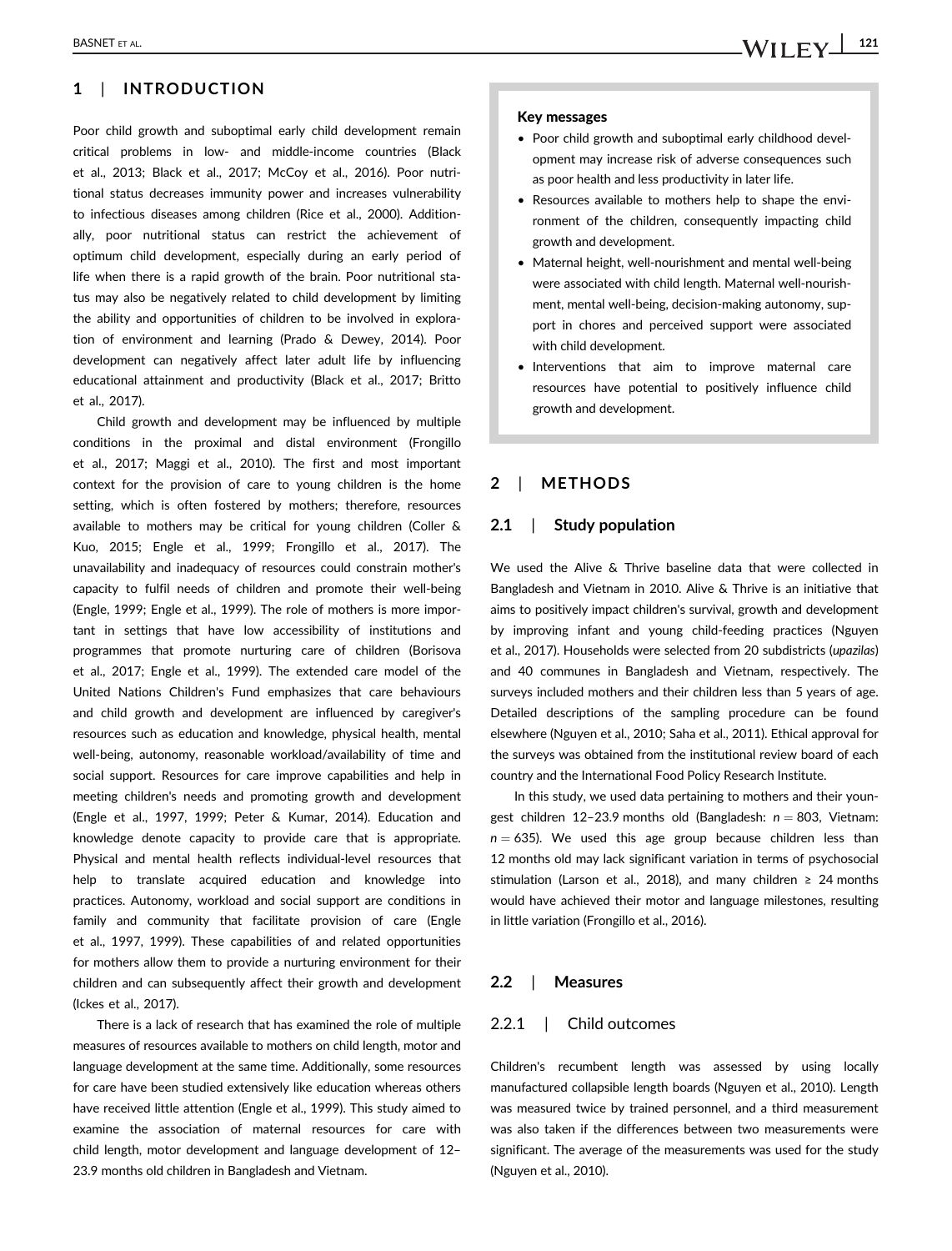Language development was assessed using an instrument which was composed of 21 and 20 items related to milestone or skill achievement in Bangladesh and Vietnam, respectively. Motor development was measured using 29 items in both countries (Frongillo et al., 2016). Information on language development was based on reporting from mothers. One point was assigned to each response if a mother indicated that her child had achieved the milestone, and the scores were added to develop an overall language development score (range: Bangladesh 0–21, Vietnam 0–20). Motor development was assessed through mothers' reporting and observation for some items where children were required to demonstrate motor activities. One point was assigned to each affirmative response or observation, and then a score measuring motor development was created by adding the affirmative responses (range: 0–29).

#### 2.2.2 | Resources for care

Resources for care were represented by maternal education, knowledge, height, well-nourishment, mental well-being, decision-making autonomy, employment, support in chores and perceived instrumental support. Information on all variables for resources for care was reported by mothers, except the information on physical health which was based on anthropometric measurements.

Maternal education levels differed across our study settings; therefore, we used different cut-offs based on specific context (Nguyen et al., 2014). In Bangladesh, we categorized education as no schooling and 1–5, 6–9 and 10–12 years of schooling. In Vietnam, we categorized education as 1–5, 6–9 and 10–12 years of schooling and college or higher. Maternal knowledge was specific to the knowledge on breastfeeding, complementary feeding, iron deficiency symptoms, vitamin A sources, iodine fortification, food diversity and hand washing. One point was assigned for each correct response, and the sum was used as a measure of maternal knowledge (total possible scores: 22 for Bangladesh and 23 for Vietnam).

Maternal height and nourishment were used to assess physical health. Nourishment was categorized into well-nourished (body mass index ≥18.5 kg/m<sup>2</sup>) and underweight (body mass index <18.5 kg/m<sup>2</sup>) (WHO, 2016). Mental well-being was assessed by using the Self-Reporting Questionnaire-20 which is a valid and reliable tool to screen mental disorders in low- and middle-income countries (WHO, 1994). Mental well-being variable was developed by assigning one point for each item in which absence of symptoms was reported and adding the scores (total possible score of 20).

Decision-making autonomy was assessed by assigning one point for each item when mothers indicated that they were involved in the decision-making process alone or along with their spouse or someone else (total possible score of 11). The household decision-making items were related to major purchases; cooking; visiting family, friends, or relatives; healthcare visit; family planning and care of children including child-feeding. We did not use financial autonomy as a measure of autonomy because it was closely related to employment.

We used employment status (employed vs. not employed) of mothers as one of the measures of autonomy.

Two measures of social support were used: support in household chores and perceived instrumental support. For support in chores, a point was assigned if mothers reported receiving the support and then a summed score was developed (total possible scores: 8 for Bangladesh and 9 for Vietnam). Perceived social support indicated potential instrumental support when in need. A point was assigned when mothers indicated that they would get support if they need money, accommodation, or food. The sum of the scores was used as a measure of perceived instrumental support (total possible score of 3).

#### 2.2.3 | Covariates

Household wealth and total number of children < 5 years in the household were household covariates. Household wealth index was constructed using principal component analysis, followed by extracting the first component scores (Vyas & Kumaranayake, 2006). Information used for constructing the household wealth variable was related to house and land ownership, quality of house, access to services (e.g., electricity and cooking fuel) and household assets. Child's age, child's age-squared, child's age-cubed, child's gender and father's occupation were used as covariates. Preliminary analysis showed that age to the third power accounted for age trends in the child outcomes.

#### 2.3 | Statistical analysis

The descriptive statistics were presented as mean and standard deviation (SD) or percentage. Regression models were run to examine the association of maternal resources for care with child length, motor development and language development. Child length and development measures were used in original units adjusted for child age trends and gender to aid comparing the findings across the three outcome measures. Separate models were run for each outcome variable. The models included all measures of resources for care, adjusting for the household, child and parental covariates and accounting for geographical clustering as a random effect. All analyses were conducted using Stata version 14 software.

#### 3 | RESULTS

#### 3.1 | Sample characteristics

Mothers in Vietnam had higher education levels than those in Bangladesh (Table 1). Mean maternal knowledge scores were 9.71  $\pm$  2.25 in Bangladesh (maximum possible score = 22) and 9.09  $\pm$  3.01 in Vietnam (maximum possible score  $= 23$ ). Maternal height, well-nourishment, mental well-being, decision-making autonomy and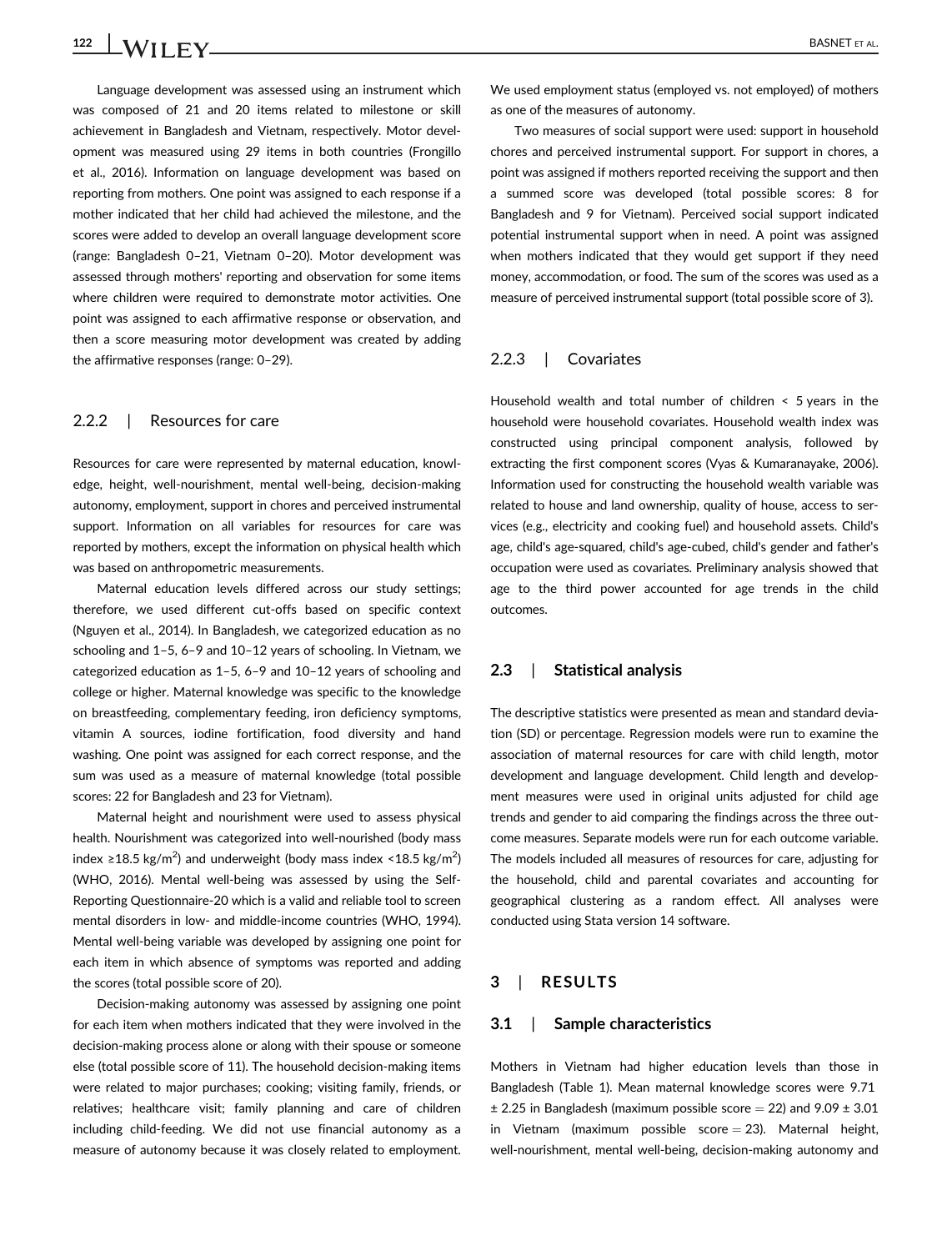## BASNET ET AL.  $\blacksquare$

#### TABLE 1 Sample characteristics of mothers and children 12–23.9 months old in Bangladesh and Vietnam

|                                                         | Bangladesh ( $n = 803$ ) |                       |  |
|---------------------------------------------------------|--------------------------|-----------------------|--|
|                                                         | Percent or mean $\pm$ SD | Vietnam ( $n = 635$ ) |  |
| Maternal resources for care                             |                          |                       |  |
| Education, %                                            |                          |                       |  |
| No schooling                                            | 27.2                     | $\blacksquare$        |  |
| 1-5 years schooling                                     | 30.1                     | 12.5                  |  |
| 6-9 years schooling                                     | 34.7                     | 53.5                  |  |
| 10-12 years schooling                                   | 8.00                     | 21.1                  |  |
| College or higher                                       |                          | 12.9                  |  |
| Knowledge (range: $B = 0-22$ , $V = 0-$<br>23)          | $9.71 \pm 2.25$          | $9.09 \pm 3.01$       |  |
| Height, cm                                              | $151 \pm 5.37$           | $153 \pm 5.30$        |  |
| Well-nourished, %                                       | 63.4                     | 69.6                  |  |
| Mental well-being (range: 0-20)                         | $12.9 \pm 5.16$          | $15.0 \pm 4.27$       |  |
| Decision-making (range: 0-11)                           | $8.28 \pm 2.68$          | $9.02 \pm 2.00$       |  |
| Employed, %                                             | 6.23                     | 88.8                  |  |
| Support in chores (range: $B = 0-8$ ,<br>$V = 0-9$      | $4.60 \pm 3.02$          | $4.62 \pm 3.09$       |  |
| Perceived support (range: 0-3)                          | $2.73 \pm 0.760$         | $2.48 \pm 0.849$      |  |
| <b>Child characteristics</b>                            |                          |                       |  |
| Age, months                                             | $18.0 \pm 3.24$          | $18.0 \pm 3.43$       |  |
| Female, %                                               | 49.9                     | 45.7                  |  |
| Length, cm                                              | $75.7 \pm 4.31$          | $78.4 \pm 4.76$       |  |
| Motor development (range: 0-29)                         | $19.6 \pm 3.94$          | $22.1 \pm 4.72$       |  |
| Language development (range: $B = 0-$<br>$21, V = 0-20$ | $9.78 \pm 3.38$          | $10.9 \pm 3.83$       |  |
| <b>Household characteristics</b>                        |                          |                       |  |
| Household wealth                                        | $0.00571 \pm 2.71$       | $0.0967 \pm 2.44$     |  |
| Number of <5 years children, %                          |                          |                       |  |
| 1 child                                                 | 79.3                     | 84.9                  |  |
| $\geq$ 2 children                                       | 20.7                     | 15.1                  |  |
| <b>Father's characteristic</b>                          |                          |                       |  |
| Occupation, %                                           |                          |                       |  |
| Unemployed/no husband                                   | 2.62                     | 1.40                  |  |
| Farmer                                                  | 20.1                     | 44.9                  |  |
| Manual or wage-based work                               | 35.2                     | 13.2                  |  |
| Service or salaried work                                | 14.6                     | 12.3                  |  |
| Business, trade or self-employed                        | 23.3                     | 28.2                  |  |
| Others                                                  | 4.18                     | ÷,                    |  |

Note: B, Bangladesh; SD, standard deviation; V, Vietnam.

employment were higher in Vietnam than in Bangladesh. Support in chores had means of  $4.60 \pm 3.02$  in Bangladesh (maximum possible score = 8) and  $4.62 \pm 3.09$  in Vietnam (maximum possible score  $= 9$ ). Perceived instrumental support was slightly higher in Bangladesh (mean  $= 2.73 \pm 0.760$ ) than in Vietnam (mean  $= 2.48 \pm 0.849$ ) (maximum possible score  $= 3$  for both countries).

Mean age of children was about 18 months in both countries. About half of the children were females in Bangladesh, whereas 45.7% were females in Vietnam. Child length had means of  $75.7 \pm 4.31$  and  $78.4 \pm 4.76$  cm in Bangladesh and Vietnam, respectively. Motor development had means of 19.6 ± 3.94 and 22.1 ± 4.72 in Bangladesh and Vietnam, respectively (maximum possible score  $= 29$  for both countries). Language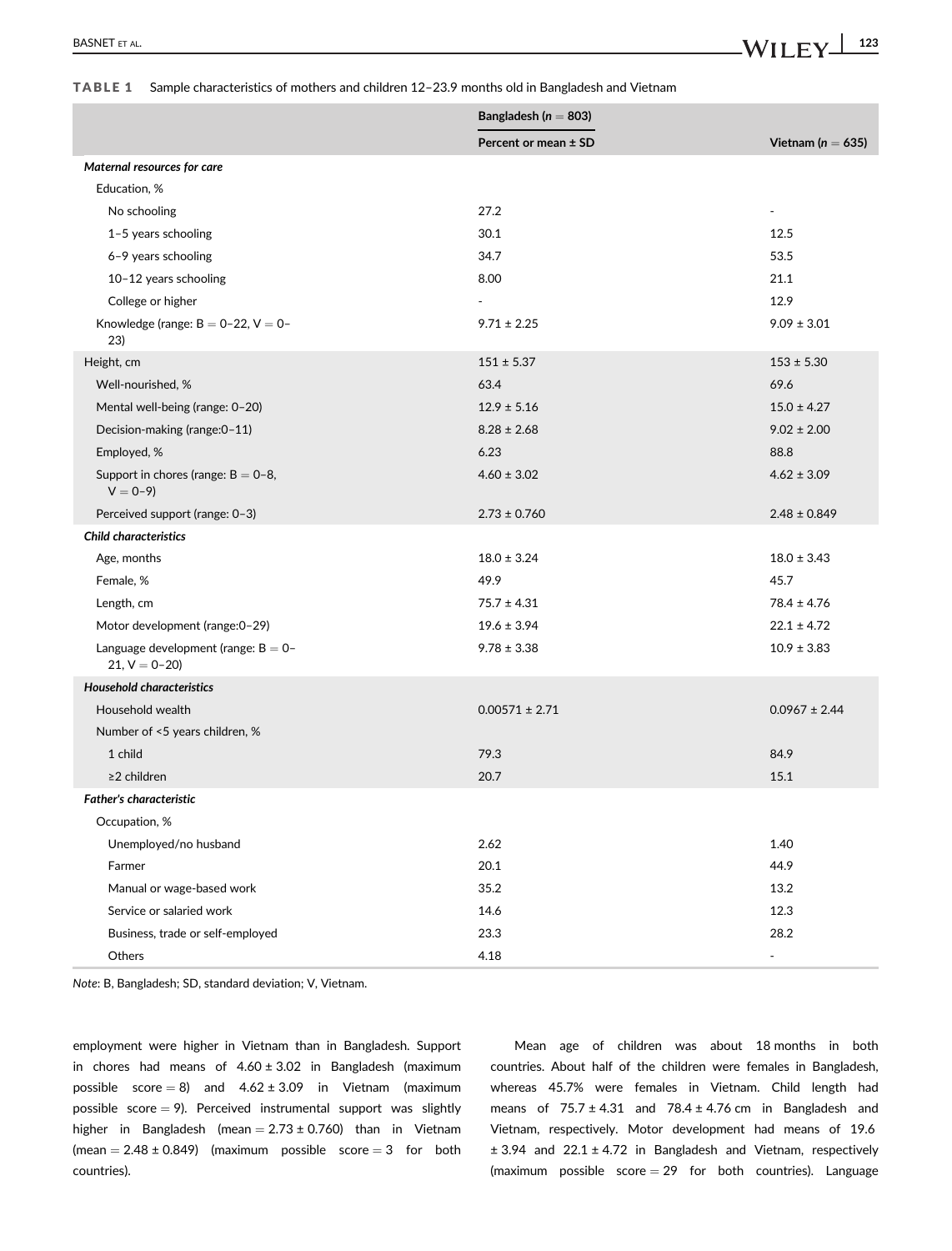124 BASNET ET AL.

development had means of  $9.78 \pm 3.38$  (maximum possible score  $= 21$ ) in Bangladesh and  $10.9 \pm 3.83$  (maximum possible  $score = 20$  in Vietnam.

More than half of the households had only one child <5 years old in both countries. Most of the fathers were engaged in manual or wage-based work in Bangladesh, and most of the fathers were farmers in Vietnam.

### 3.2 | Association of resources for care with child outcomes

Maternal height was positively associated with child length in both countries (Bangladesh:  $\beta = 0.150$ ,  $p = 0.001$ ; Vietnam:  $\beta = 0.156$ ,  $p =$  <0.001) (Table 2). Children of well-nourished mothers were taller in Vietnam ( $\beta = 0.882$ ,  $p = 0.007$ ). Maternal mental well-being was positively associated with child length in Bangladesh ( $\beta = 0.0649$ ,  $p = 0.008$ ) and Vietnam ( $\beta = 0.0742$ ,  $p = 0.0390$ ).

Children of well-nourished mothers ( $\beta = 0.670$ ,  $p = 0.042$ ) had higher motor development in Vietnam (Table 3). Receiving support in chores ( $\beta$  = 0.0983,  $p$  = 0.021) was positively associated with child motor development in Bangladesh.

Maternal mental well-being was positively associated with language development in Vietnam ( $\beta = 0.0735$ ,  $p = 0.013$ ) (Table 4). Children of mothers with higher decision-making autonomy  $(\beta = 0.0886, p = 0.029)$  and perceived support  $(\beta = 0.445, p = 0.003)$ had higher language development in Bangladesh and Vietnam, respectively.

### 4 | DISCUSSION

This study examined the associations of maternal care resources with three distinct measures of early child growth and development in Bangladesh and Vietnam. Maternal height, well-nourishment and mental well-being were associated with child length. Wellnourishment and support in chores received by mothers were associated with child motor development. Maternal mental well-being, decision-making and perceived support were associated with language development.

Previous research also has found that mother's height is associated with child growth. Children of taller mothers in India had decreased risk of stunting, underweight and wasting (Subramanian et al., 2009). Positive association of maternal height with linear growth of offspring can be attributed to genetic and nongenetic influences (Addo et al., 2013). Short stature and low body mass index during pregnancy may lead to adverse pregnancy outcomes such as obstructed labour, small-for-gestational age and preterm births which may predispose to poor growth and development (Black et al., 2008; Kozuki et al., 2015). Additionally, maternal short stature indicates that mothers grew in a poor and constrained environment (Addo et al., 2013). Short stature may be associated with poor health and economic and educational achievement, which may in turn negatively influence child outcomes (Addo et al., 2013; Dewey & Begum, 2011; Hernandez-Diaz et al., 1999). Undernourished mothers are more likely to have co-morbidities and lack of energy which may negatively impact care received by children and subsequent child growth and development (Kulasekaran, 2012).

TABLE 2 Association of maternal resources for care with length of children 12–23.9 months old in Bangladesh and Vietnam

|                             | Child length (cm)        |                   |           |                |                   |           |  |
|-----------------------------|--------------------------|-------------------|-----------|----------------|-------------------|-----------|--|
|                             | <b>Bangladesh</b>        |                   |           | <b>Vietnam</b> |                   |           |  |
| Maternal resources for care | $\beta$                  | 95% CI            | p-value   | $\beta$        | 95% CI            | p-value   |  |
| Education                   |                          |                   |           |                |                   |           |  |
| $1-5$ years schooling       | Reference                | Reference         | Reference | Reference      | Reference         | Reference |  |
| No schooling                | $-0.363$                 | $-1.02, 0.297$    | 0.281     | ٠              |                   | ۰.        |  |
| 6-9 years schooling         | 0.408                    | $-0.222, 1.04$    | 0.204     | $-0.851$       | $-1.80, 0.0983$   | 0.079     |  |
| 10-12 years schooling       | $-0.790$                 | $-1.85, 0.274$    | 0.146     | $-0.386$       | $-1.54, 0.771$    | 0.513     |  |
| College or higher           | $\overline{\phantom{a}}$ | $\sim$            | ۰.        | $-0.565$       | $-2.01, 0.882$    | 0.444     |  |
| Knowledge                   | $-0.0626$                | $-0.176, 0.0512$  | 0.281     | 0.0332         | $-0.0730, 0.139$  | 0.540     |  |
| Height                      | 0.150                    | 0.105, 0.195      | < 0.001   | 0.156          | 0.100, 0.211      | < 0.001   |  |
| Well-nourished              | 0.176                    | $-0.339, 0.691$   | 0.503     | 0.882          | 0.244, 1.52       | 0.007     |  |
| Mental well-being           | 0.0649                   | 0.0166, 0.113     | 0.008     | 0.0742         | 0.00377, 0.145    | 0.039     |  |
| Decision-making             | $-0.00320$               | $-0.0980, 0.0916$ | 0.947     | 0.00458        | $-0.150, 0.159$   | 0.954     |  |
| Employed                    | 0.563                    | $-0.454, 1.58$    | 0.278     | 0.326          | $-0.636, 1.29$    | 0.507     |  |
| Support in chores           | $-0.0301$                | $-0.117, 0.0569$  | 0.498     | 0.00133        | $-0.0969, 0.0996$ | 0.979     |  |
| Perceived support           | 0.0883                   | $-0.240, 0.416$   | 0.598     | $-0.0675$      | $-0.424, 0.289$   | 0.710     |  |

Note: Coefficients reported in the table are unstandardized. Model adjusted for household wealth, total number of <5 years old in the household, child's age, child's age-squared, child's age-cubed, child's gender, father's occupation, and geographical clustering.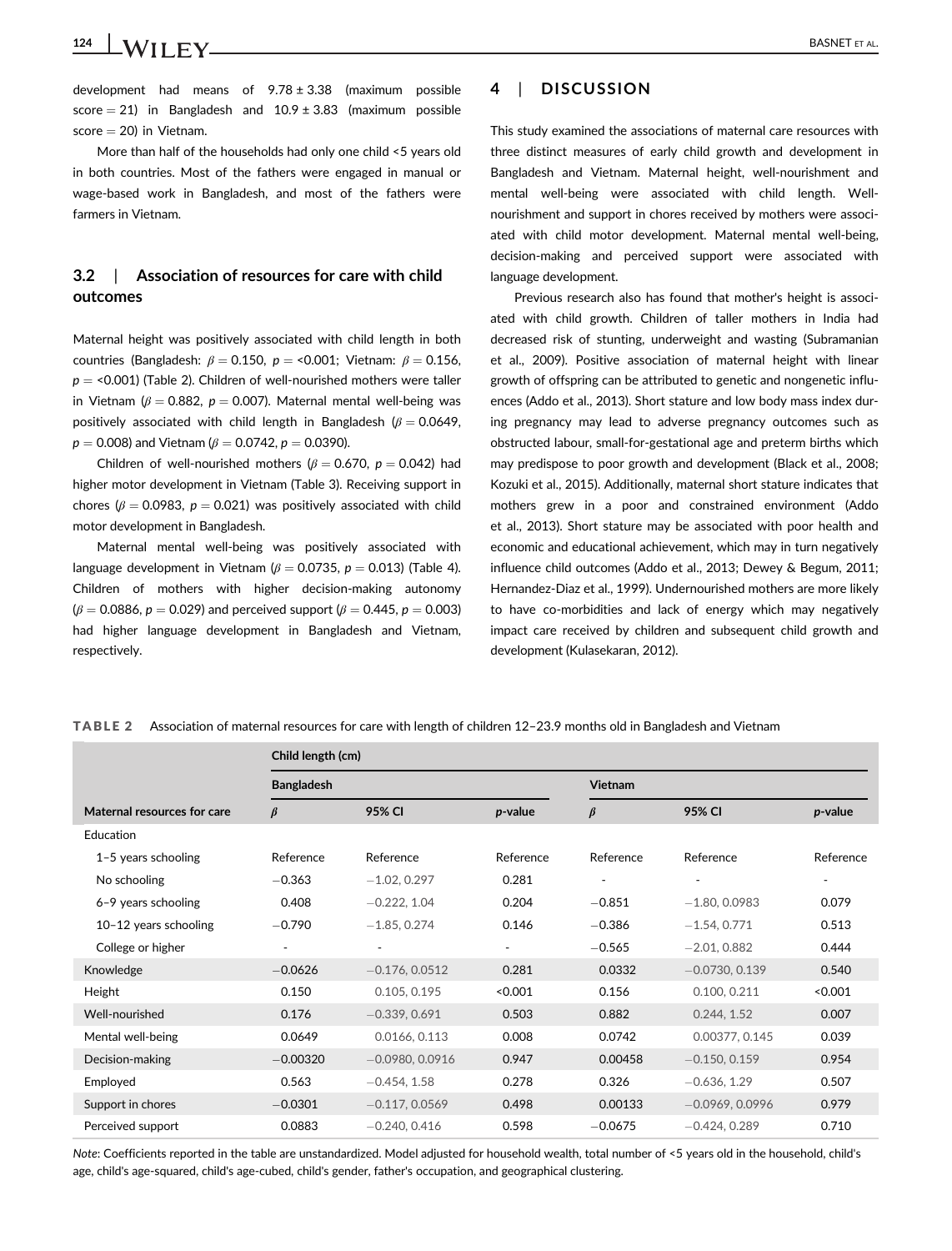TABLE 3 Association of maternal resources for care with motor development of children 12–23.9 months old in Bangladesh and Vietnam

|                             | Child motor development (milestones achieved) |                   |           |           |                          |           |  |
|-----------------------------|-----------------------------------------------|-------------------|-----------|-----------|--------------------------|-----------|--|
|                             | <b>Bangladesh</b>                             |                   |           | Vietnam   |                          |           |  |
| Maternal resources for care | $\beta$                                       | 95% CI            | p-value   | $\beta$   | 95% CI                   | p-value   |  |
| Education                   |                                               |                   |           |           |                          |           |  |
| $1-5$ years schooling       | Reference                                     | Reference         | Reference | Reference | Reference                | Reference |  |
| No schooling                | $-0.0171$                                     | $-0.650, 0.616$   | 0.958     |           | $\overline{\phantom{a}}$ | $\sim$    |  |
| 6-9 years schooling         | 0.338                                         | $-0.264, 0.941$   | 0.271     | $-0.257$  | $-1.22, 0.703$           | 0.600     |  |
| $10-12$ years schooling     | 0.498                                         | $-0.524, 1.52$    | 0.340     | $-0.0810$ | $-1.25, 1.09$            | 0.892     |  |
| College or higher           |                                               |                   |           | 0.602     | $-0.862, 2.07$           | 0.420     |  |
| Knowledge                   | $-0.00905$                                    | $-0.119, 0.101$   | 0.872     | 0.0582    | $-0.0492, 0.166$         | 0.288     |  |
| Height                      | 0.0202                                        | $-0.0228, 0.0633$ | 0.357     | 0.0280    | $-0.0282, 0.0842$        | 0.328     |  |
| Well-nourished              | $-0.0879$                                     | $-0.582, 0.406$   | 0.727     | 0.670     | 0.0240.1.32              | 0.042     |  |
| Mental well-being           | $-0.00432$                                    | $-0.0508, 0.0422$ | 0.855     | 0.0326    | $-0.0386, 0.104$         | 0.369     |  |
| Decision-making             | 0.0194                                        | $-0.0718, 0.111$  | 0.677     | $-0.0858$ | $-0.242, 0.0702$         | 0.281     |  |
| Employed                    | 0.113                                         | $-0.850, 1.08$    | 0.818     | 0.629     | $-0.344, 1.60$           | 0.205     |  |
| Support in chores           | 0.0983                                        | 0.0146, 0.182     | 0.021     | 0.0334    | $-0.0660, 0.133$         | 0.510     |  |
| Perceived support           | $-0.125$                                      | $-0.442, 0.192$   | 0.441     | 0.121     | $-0.239, 0.481$          | 0.510     |  |

Note: Coefficients reported in the table are unstandardized. Model adjusted for household wealth, total number of <5 years old in the household, child's age, child's age-squared, child's age-cubed, child's gender, father's occupation, and geographical clustering.

|  | TABLE 4 Association of maternal resources for care with language development of 12-23.9 months children in Bangladesh and Vietnam |  |  |  |  |  |
|--|-----------------------------------------------------------------------------------------------------------------------------------|--|--|--|--|--|
|--|-----------------------------------------------------------------------------------------------------------------------------------|--|--|--|--|--|

|                             | Child language development (milestones achieved) |                   |           |           |                          |           |  |  |
|-----------------------------|--------------------------------------------------|-------------------|-----------|-----------|--------------------------|-----------|--|--|
|                             | <b>Bangladesh</b>                                |                   |           |           | Vietnam                  |           |  |  |
| Maternal resources for care | $\beta$                                          | 95% CI            | p-value   | $\beta$   | 95% CI                   | p-value   |  |  |
| Education                   |                                                  |                   |           |           |                          |           |  |  |
| $1-5$ years schooling       | Reference                                        | Reference         | Reference | Reference | Reference                | Reference |  |  |
| No schooling                | $-0.295$                                         | $-0.849, 0.258$   | 0.296     | ٠         | $\overline{\phantom{a}}$ | $\sim$    |  |  |
| 6-9 years schooling         | 0.186                                            | $-0.340, 0.713$   | 0.488     | 0.003     | $-0.782, 0.788$          | 0.994     |  |  |
| $10-12$ years schooling     | 0.0336                                           | $-0.860, 0.927$   | 0.941     | 0.570     | $-0.387, 1.53$           | 0.243     |  |  |
| College or higher           |                                                  | ۰                 | ٠         | 0.493     | $-0.702, 1.69$           | 0.419     |  |  |
| Knowledge                   | 0.0747                                           | $-0.0212, 0.171$  | 0.127     | 0.081     | $-0.00673, 0.169$        | 0.070     |  |  |
| Height                      | 0.00474                                          | $-0.0329, 0.0424$ | 0.805     | $-0.016$  | $-0.0614, 0.0304$        | 0.507     |  |  |
| Well-nourished              | 0.0353                                           | $-0.397, 0.467$   | 0.873     | 0.153     | $-0.374, 0.680$          | 0.570     |  |  |
| Mental well-being           | 0.00180                                          | $-0.0388, 0.0425$ | 0.931     | 0.0735    | 0.0153, 0.132            | 0.013     |  |  |
| Decision-making             | 0.0886                                           | 0.00890, 0.168    | 0.029     | $-0.025$  | $-0.152, 0.103$          | 0.701     |  |  |
| Employed                    | $-0.457$                                         | $-1.30, 0.385$    | 0.288     | 0.403     | $-0.392, 1.20$           | 0.320     |  |  |
| Support in chores           | 0.0628                                           | $-0.0104, 0.136$  | 0.093     | $-0.062$  | $-0.143, 0.0193$         | 0.135     |  |  |
| Perceived support           | $-0.147$                                         | $-0.425, 0.130$   | 0.298     | 0.445     | 0.150, 0.739             | 0.003     |  |  |

Note: Coefficients reported in the table are unstandardized. Model adjusted for household wealth, total number of <5 years old in the household, child's age, child's age-squared, child's age-cubed, child's gender, father's occupation, and geographical clustering.

Consistent with our study, previous research from the low- and middle-income countries found negative associations of poor maternal mental health on children's nutritional status (Nguyen et al., 2014; Nguyen et al., 2018; Surkan et al., 2011). Poor mental health may compromise capacity to care for children, parenting and

care practices like breastfeeding and negatively affect children's growth (Holm-Larsen et al., 2019; Santos et al., 2011; Surkan et al., 2011). Poor mental health may also negatively affect mother– child interactions and attachments. Children of mothers with poor mental health are also more likely to experience low activity level,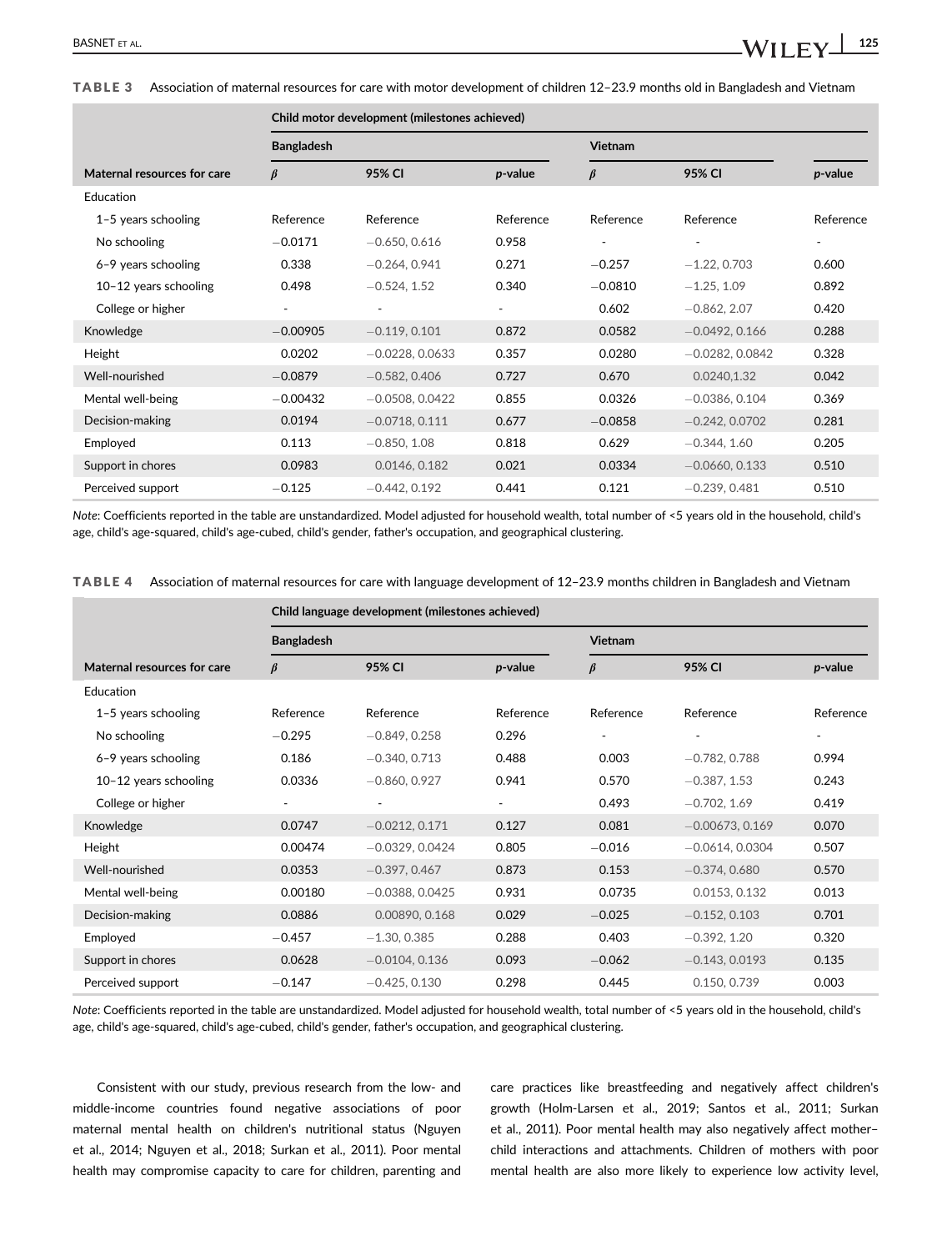126 BASNET ET AL.

unresponsiveness and challenges while interacting with unfamiliar adults (Wachs et al., 2009). These factors may explain the positive association of maternal mental health with child language development in our study.

Maternal involvement in household decision-making was associated with child language development. Higher autonomy among mothers may increase spending of household resources in favour of children (Thomas, 1990). Additionally, mothers are more likely to allocate resources towards their children if they have control over household resources (Quisumbing & Maluccio, 2000).

Support in chores and perceived support had positive associations with motor and language development, respectively. Social support and social capital may help in the provision of a more nurturing environment, which may positively impact children's well-being (Engle et al., 1999; Harpham et al., 2006). Consistent with our study, Chang found that maternal social support predicted children's language development (Chang, 2017). Mother's social support predicted child language development through improved psychological well-being among mothers and improved learning environment at home (Chang, 2017).

Some differences in the associations of resources for care with child outcomes occurred between study settings. For example, maternal well-nourishment was positively associated with motor development only in Vietnam. Previous studies also have suggested that the role of maternal attributes on child outcomes may differ by study settings (Engle et al., 1999; Prado et al., 2017). Maternal attributes and household conditions are crucial for optimal growth and development, but communities, socio-political contexts and culture may also have influence (Britto et al., 2017). Furthermore, joint effects of selection and causation may occur (Miech et al., 1999). For example, poor mental well-being among mothers may negatively influence child development and poor child development may further deteriorate maternal mental health.

Three distinct measures of child growth and development and measures of multiple maternal resources for care were used in two different contexts, Bangladesh and Vietnam. Reliable and valid tools were used to the extent possible. We estimated the marginal association of each resource for care with child outcomes adjusting for the other resources for care, which does not estimate the full association of each resource for care with the outcomes. The study was crosssectional, limiting causal inference, has limited generalizability for high-income countries and used self-reported data for some measures. We lacked data on overall time spent by mothers on leisure and work and could not examine the association of reasonable workload on child outcomes. Although some motor milestones were observed, some reporting biases for child development may have occurred, especially by mothers who were aware of the timing of milestone achievement.

Only some resources for care were important for child growth and development when accounting for other resources for care and covariates. As expected, maternal height was associated with child's length but not with other two outcomes in both countries. Mental well-being was important for child's length in both countries and for

language development in Vietnam but not in Bangladesh. Maternal well-nourishment was important for child's length and motor development in Vietnam only. Support in chores and maternal decisionmaking were important for motor and language development, respectively, in Bangladesh. Perceived social support was important for language development in Vietnam but not in Bangladesh. Taken together, these findings lead to three conclusions. First, having measures of multiple resources for care is important rather than focusing only on one or two as has often been done (Engle et al., 1999). Second, the resources for care most salient for children's development differ by developmental outcome. Third, context matters, with different resources for care most salient in different contexts. Therefore, integrating interventions to improve resources for and capabilities of mothers can best help to improve children's growth and development. Research is warranted to understand the association of resources for care with other child outcomes not examined in this study, especially socio-emotional development, and to better understand contextual variation in the role of maternal care resources for child growth and development.

#### ACKNOWLEDGEMENTS

This paper is based on secondary analysis of completed impact evaluations. Primary analysis results were published separately in full collaboration with authors from each country (Bangladesh and Vietnam). This study was supported by the Bill & Melinda Gates Foundation and the governments of Canada and Ireland through Alive & Thrive, managed by FHI 360 and the Patrice L. Engle Dissertation Grant in Global Early Child Development. Additional financial support to the evaluation study was provided by the CGIAR Research Program on Agriculture for Nutrition and Health (A4NH), led by the International Food Policy Research Institute.

#### CONFLICT OF INTEREST

No conflict of interest.

#### DATA AVAILABILITY STATEMENT

The data that support the findings of this study are openly available in the Alive & Thrive website at [https://www.aliveandthrive.org/en/](https://www.aliveandthrive.org/en/our-data) [our-data.](https://www.aliveandthrive.org/en/our-data)

#### **ORCID**

Sulochana Basnet <https://orcid.org/0000-0002-3924-8340> Edward A. Frongillo <https://orcid.org/0000-0002-8265-9815> Phuong Hong Nguyen <https://orcid.org/0000-0003-3418-1674>

#### REFERENCES

- Addo, O. Y., Stein, A. D., Fall, C. H., Gigante, D. P., Guntupalli, A. M., Horta, B. L., Kuzawa, C. W., Lee, N., Norris, S. A., Prabhakaran, P., & Richter, L. M. (2013). Maternal height and child growth patterns. The Journal of Pediatrics, 163(2), 549–554. [https://doi.org/10.1016/j.jpeds.](https://doi.org/10.1016/j.jpeds.2013.02.002) [2013.02.002](https://doi.org/10.1016/j.jpeds.2013.02.002)
- Black, M. M., Walker, S. P., Fernald, L. C., Andersen, C. T., DiGirolamo, A. M., Lu, C., McCoy, D. C., Fink, G., Shawar, Y. R., Shiffman, J., Devercelli, A. E., Wodon, Q. T., Vargas-Baron, E., &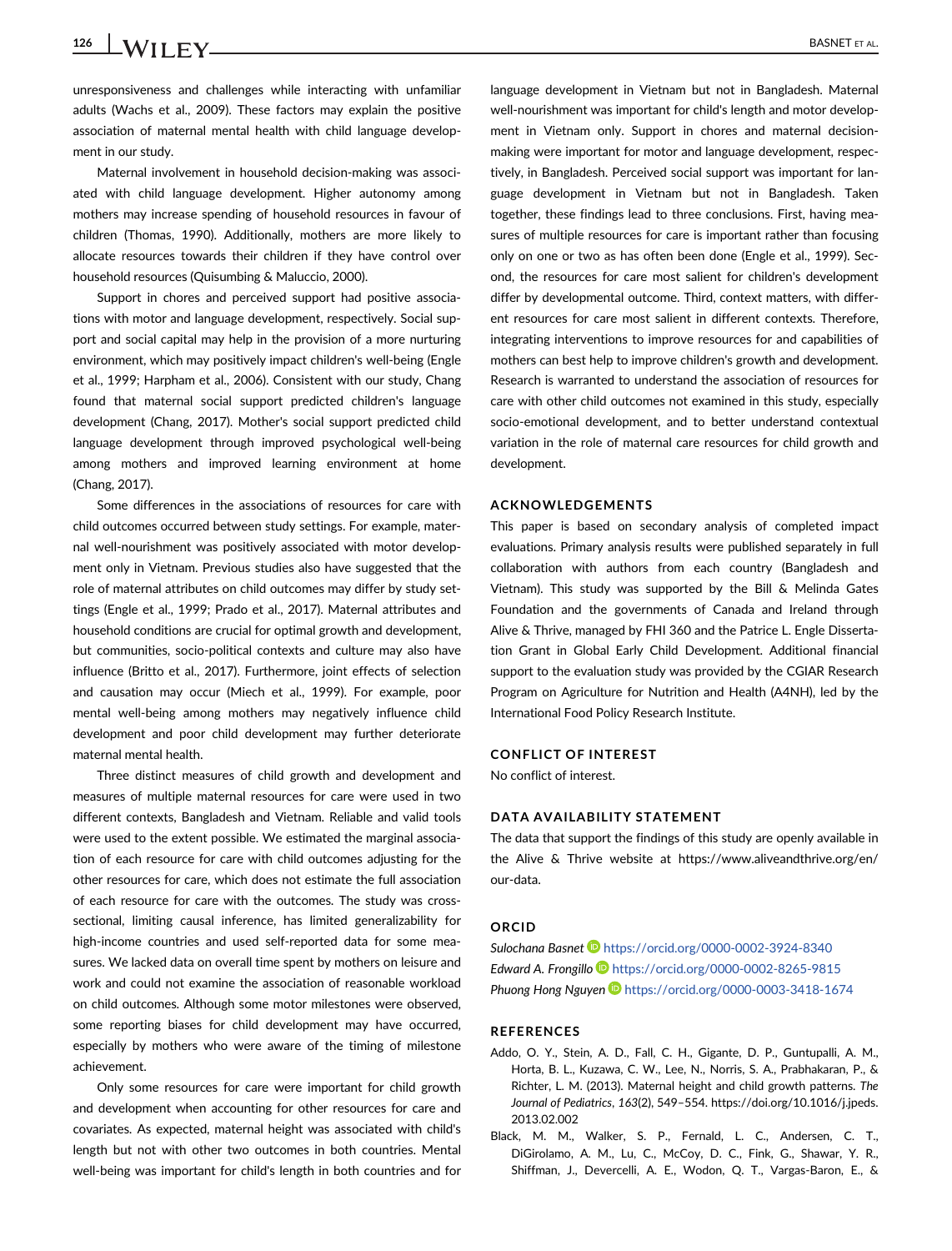BASNET ET AL.  $\blacksquare$  127

Grantham-McGregor, S. (2017). Early childhood development coming of age: Science through the life course. The Lancet, 389(10064), 77–90. [https://doi.org/10.1016/S0140-6736\(16\)31389-7](https://doi.org/10.1016/S0140-6736(16)31389-7)

- Black, R. E., Allen, L. H., Bhutta, Z. A., Caulfield, L. E., De Onis, M., Ezzati, M., Mathers, C., Rivera, J., & the Maternal and Child Undernutrition Study Group. (2008). Maternal and child undernutrition: Global and regional exposures and health consequences. The Lancet, 371(9608), 243–260. [https://doi.org/10.1016/S0140-6736\(07\)](https://doi.org/10.1016/S0140-6736(07)61690-0) [61690-0](https://doi.org/10.1016/S0140-6736(07)61690-0)
- Black, R. E., Victora, C. G., Walker, S. P., Bhutta, Z. A., Christian, P., De Onis, M., Ezzati, M., Grantham-McGregor, S., Katz, J., Martorell, R., Uauy, R., & the Maternal and Child Nutrition Study Group. (2013). Maternal and child undernutrition and overweight in low-income and middle-income countries. The Lancet, 382, 427–451. [https://doi.org/](https://doi.org/10.1016/S0140-6736(13)60937-X) [10.1016/S0140-6736\(13\)60937-X](https://doi.org/10.1016/S0140-6736(13)60937-X)
- Borisova, I., Pisani, L., Dowd, A. J., & Lin, H. C. (2017). Effective interventions to strengthen early language and literacy skills in low-income countries: Comparison of a family-focused approach and a pre-primary programme in Ethiopia. Early Child Development and Care, 187(3–4), 655–671.<https://doi.org/10.1080/03004430.2016.1255607>
- Britto, P. R., Lye, S. J., Proulx, K., Yousafzai, A. K., Matthews, S. G., Vaivada, T., Perez-Escamilla, R., Rao, N., Ip, P., Fernald, L. C., MacMillan, H., Hanson, M., Wachs, T. D., Yao, H., Yoshikawa, H., Cerezo, A., Leckman, J. F., Bhutta, Z. A., & the Early Childhood Development Interventions Review Group. (2017). Nurturing care: Promoting early childhood development. The Lancet, 389(10064), 91–102. [https://doi.org/10.1016/S0140-6736\(16\)31390-3](https://doi.org/10.1016/S0140-6736(16)31390-3)
- Chang, Y. E. (2017). Pathways from mothers' early social support to children's language development at age 3. Infant and Child Development, 26(6), e2025.<https://doi.org/10.1002/icd.2025>
- Coller, R. J., & Kuo, A. A. (2015). Children, families, and communities. In A. A. Kuo, R. J. Coller, S. Stewart-Brown, & M. Blair (Eds.), Child Health: A Population Perspective (pp. 49–77). Oxford University Press. [https://](https://doi.org/10.1093/med/9780199309375.003.0004) [doi.org/10.1093/med/9780199309375.003.0004](https://doi.org/10.1093/med/9780199309375.003.0004)
- Dewey, K. G., & Begum, K. (2011). Long-term consequences of stunting in early life. Maternal & Child Nutrition, 7(s3), 5–18. [https://doi.org/10.](https://doi.org/10.1111/j.1740-8709.2011.00349.x) [1111/j.1740-8709.2011.00349.x](https://doi.org/10.1111/j.1740-8709.2011.00349.x)
- Engle, P. (1999). The role of caring practices and resources for care in child survival, growth, and development: South and Southeast Asia. Asian Development Review, 17, 132–167.
- Engle, P. L., Menon, P., & Haddad, L. (1997). Care and Nutrition: Concepts and Measurement. International Food Policy Research Institute.
- Engle, P. L., Menon, P., & Haddad, L. (1999). Care and nutrition: Concepts and measurement. World Development, 27(8), 1309–1337. [https://doi.](https://doi.org/10.1016/S0305-750X(99)00059-5) [org/10.1016/S0305-750X\(99\)00059-5](https://doi.org/10.1016/S0305-750X(99)00059-5)
- Frongillo, E. A., Kulkarni, S., Basnet, S., & De Castro, F. (2017). Family care behaviors and early childhood development in low-and middle-income countries. Journal of Child and Family Studies, 26(11), 3036–3044. <https://doi.org/10.1007/s10826-017-0816-3>
- Frongillo, E. A., Nguyen, P. H., Saha, K. K., Sanghvi, T., Afsana, K., Haque, R., Baker, J., Ruel, M. T., Rawat, R., & Menon, P. (2016). Largescale behavior-change initiative for infant and young child feeding advanced language and motor development in a cluster-randomized program evaluation in Bangladesh. The Journal of Nutrition, 147(2), 256–263.<https://doi.org/10.3945/jn.116.240861>
- Harpham, T., De Silva, M. J., & Tuan, T. (2006). Maternal social capital and child health in Vietnam. Journal of Epidemiology & Community Health, 60(10), 865–871.<https://doi.org/10.1136/jech.2005.044883>
- Hernandez-Diaz, S., Peterson, K. E., Dixit, S., Hernandez, B., Parra, S., Barquera, S., Sepulveda, J., & Rivera, J. A. (1999). Association of maternal short stature with stunting in Mexican children: Common genes vs common environment. European Journal of Clinical Nutrition, 53, 938–945.<https://doi.org/10.1038/sj.ejcn.1600876>
- Holm-Larsen, C. E., Madsen, F. K., Rogathi, J. J., Manongi, R., Mushi, D., Meyrowitsch, D. W., Gammeltoft, T., Sigalla, G. N., & Rasch, V. (2019).

Postpartum depression and child growth in Tanzania: A cohort study. BJOG: An International Journal of Obstetrics & Gynaecology, 126(5), 590–598.<https://doi.org/10.1111/1471-0528.15495>

- Ickes, S. B., Heymsfield, G. A., Wright, T. W., & Baguma, C. (2017). "Generally the young mom suffers much:" Socio-cultural influences of maternal capabilities and nutrition care in Uganda. Maternal & Child Nutrition, 13(3), e12365.<https://doi.org/10.1111/mcn.12365>
- Kozuki, N., Katz, J., Lee, A. C., Vogel, J. P., Silveira, M. F., Sania, A., Stevens, G. A., Cousens, S., Caulfield, L. E., Christian, P., Huybregts, L., Roberfroid, D., Schmiegelow, C., Adair, L. S., Barros, F. C., Cowan, M., Fawzi, W., Kolsteren, P., Merialdi, M., … Child Health Epidemiology Reference Group Small-for-Gestational-Age/Preterm Birth Working Group. (2015). Short maternal stature increases risk of small-for-gestational-age and preterm births in low-and middle-income countries: Individual participant data Meta-analysis and population attributable fraction. The Journal of Nutrition, 145(11), 2542–2550. [https://doi.org/](https://doi.org/10.3945/jn.115.216374) [10.3945/jn.115.216374](https://doi.org/10.3945/jn.115.216374)
- Kulasekaran, R. A. (2012). Influence of mothers' chronic energy deficiency on the nutritional status of preschool children in empowered action group states in India. International Journal of Nutrition, Pharmacology, Neurological Diseases, 2(3), 198–209. [https://doi.org/10.4103/2231-](https://doi.org/10.4103/2231-0738.99471) [0738.99471](https://doi.org/10.4103/2231-0738.99471)
- Larson, L. M., Martorell, R., & Bauer, P. J. (2018). A path analysis of nutrition, stimulation, and child development among young children in Bihar, India. Child Development, 89(5), 1871–1886. [https://doi.org/10.](https://doi.org/10.1111/cdev.13057) [1111/cdev.13057](https://doi.org/10.1111/cdev.13057)
- Maggi, S., Irwin, L. J., Siddiqi, A., & Hertzman, C. (2010). The social determinants of early child development: An overview. Journal of Paediatrics and Child Health, 46(11), 627–635. [https://doi.org/10.1111/j.1440-](https://doi.org/10.1111/j.1440-1754.2010.01817.x) [1754.2010.01817.x](https://doi.org/10.1111/j.1440-1754.2010.01817.x)
- McCoy, D. C., Peet, E. D., Ezzati, M., Danaei, G., Black, M. M., Sudfeld, C. R., Fawzi, W., & Fink, G. (2016). Early childhood developmental status in low-and middle-income countries: National, regional, and global prevalence estimates using predictive modeling. PLoS Medicine, 13, e1002034.<https://doi.org/10.1371/journal.pmed.1002034>
- Miech, R. A., Caspi, A., Moffitt, T. E., Wright, B. R. E., & Silva, P. A. (1999). Low socioeconomic status and mental disorders: A longitudinal study of selection and causation during young adulthood. American Journal of Sociology, 104(4), 1096–1131.<https://doi.org/10.1086/210137>
- Nguyen, P. H., Ali, D., Duong, D. B., Hajeebhoy, N., Rawat, R., & Menon, P. (2018). What roles do women's status and household food security play in relation to child nutrition in Vietnam? In T. W. Devasahayam (Ed.), Ensuring a Square Meal: Women and Food Security in Southeast Asia (pp. 123–145). World Scientific. [https://doi.org/10.1142/](https://doi.org/10.1142/9789813231900_0007) [9789813231900\\_0007](https://doi.org/10.1142/9789813231900_0007)
- Nguyen, P. H., Headey, D., Frongillo, E. A., Tran, L. M., Rawat, R., Ruel, M. T., & Menon, P. (2017). Changes in underlying determinants explain rapid increases in child linear growth in Alive & Thrive study areas between 2010 and 2014 in Bangladesh and Vietnam. The Journal of Nutrition, 147(3), 462–469.<https://doi.org/10.3945/jn.116.243949>
- Nguyen, P. H., Manohar, S., Mai, L. T., Subandoro, A., Rawat, R., Menon, P., Nguyen, M. D., & Nguyen, N. T. (2010). Vietnam Baseline Survey Report: Alive and Thrive Project Vietnam Baseline Survey Report: Alive and Thrive Project. International Food Policy Research Institute.
- Nguyen, P. H., Saha, K. K., Ali, D., Menon, P., Manohar, S., Mai, L. T., Rawat, R., & Ruel, M. T. (2014). Maternal mental health is associated with child undernutrition and illness in Bangladesh, Vietnam and Ethiopia. Public Health Nutrition, 17(6), 1318–1327. [https://doi.org/](https://doi.org/10.1017/S1368980013001043) [10.1017/S1368980013001043](https://doi.org/10.1017/S1368980013001043)
- Peter, R., & Kumar, K. A. (2014). Mothers' caregiving resources and practices for children under 5 years in the slums of Hyderabad, India: A cross-sectional study. WHO South-East Asia Journal of Public Health, 3(3–4), 254–265.<https://doi.org/10.4103/2224-3151.206748>
- Prado, E. L., Abbeddou, S., Adu-Afarwuah, S., Arimond, M., Ashorn, P., Ashorn, U., Bendabenda, J., Brown, K. H., Hess, S. Y., Kortekangas, E.,